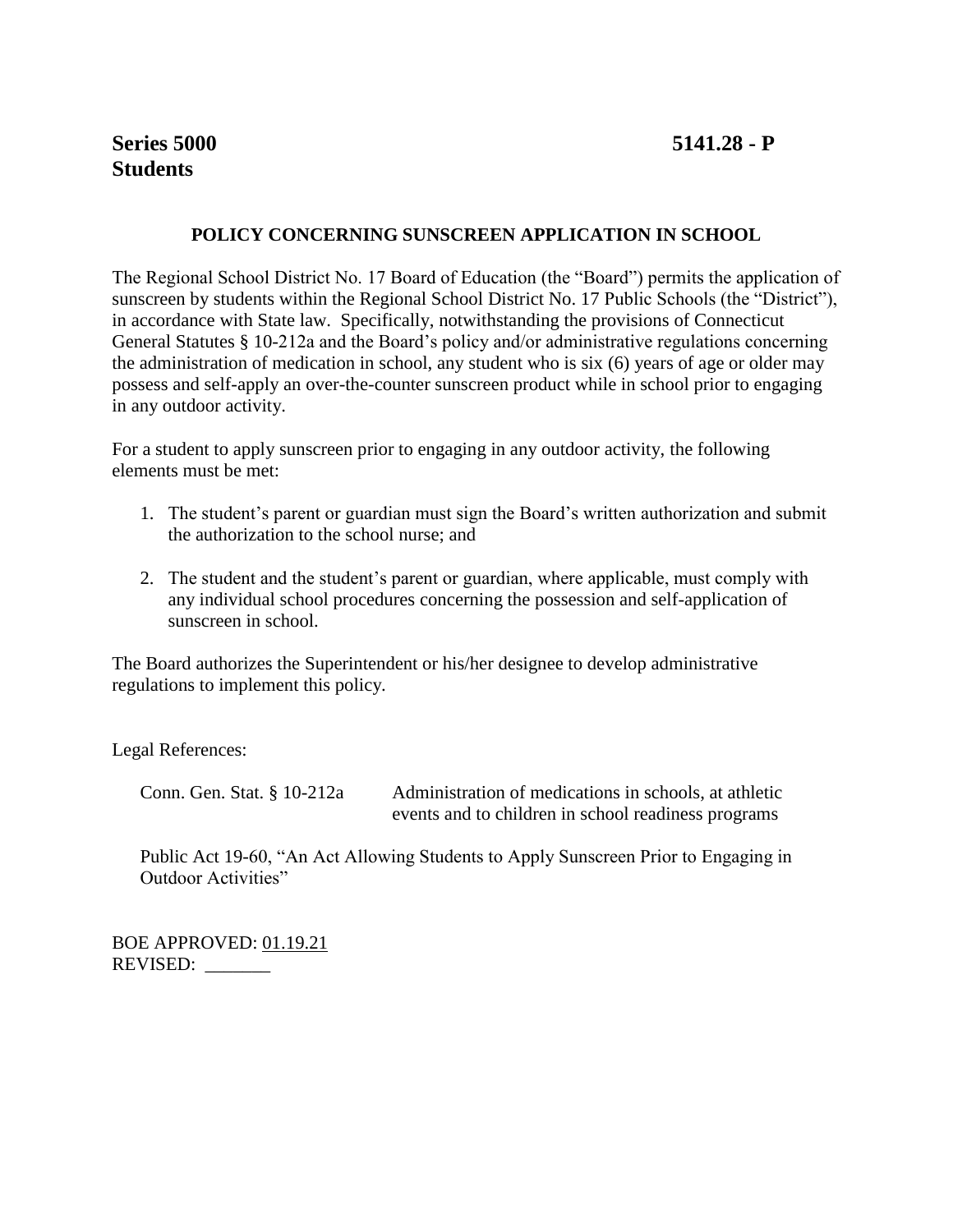# **ADMINISTRATIVE REGULATIONS CONCERNING SUNSCREEN APPLICATION IN SCHOOL**

The Regional School District No. 17 Public Schools (the "District") permits the application of sunscreen by students within the District, in accordance with State law and Board of Education policy and administrative regulations. Specifically, notwithstanding the provisions of Connecticut General Statutes § 10-212a and the Board's policy and/or administrative regulations concerning the administration of medication in school, any student who is six (6) years of age or older may possess and self-apply an over-the-counter sunscreen product while in school prior to engaging in any outdoor activity.

- A. For a student to apply sunscreen prior to engaging in any outdoor activity, the following elements must be met:
	- 1. The student's parent or guardian must sign the Board's written authorization and submit the authorization to the school nurse; and
	- 2. The student and the student's parent or guardian, where applicable, must comply with individual school procedures concerning the possession and self-application of sunscreen in school.
- B. Individual schools shall develop processes and procedures for the self-application of overthe-counter sunscreen in school by students age six (6) and older prior to engaging in an outdoor activity, which processes and procedures must include that (a) the student's parent or guardian must sign the Board's written authorization and submit the authorization to the school nurse and (b) a student may only apply sunscreen that belongs to and has been brought into school by the individual student; and may include the following:
	- 1. The location for self-application of sunscreen.
	- 2. The time during the school day and in school of self-application.
	- 3. The labeling of the sunscreen.

#### Legal References:

Conn. Gen. Stat. § 10-212a Administration of medications in schools, at athletic events and to children in school readiness programs

Public Act 19-60, "An Act Allowing Students to Apply Sunscreen Prior to Engaging in Outdoor Activities"

BOE APPROVED: 01.19.21